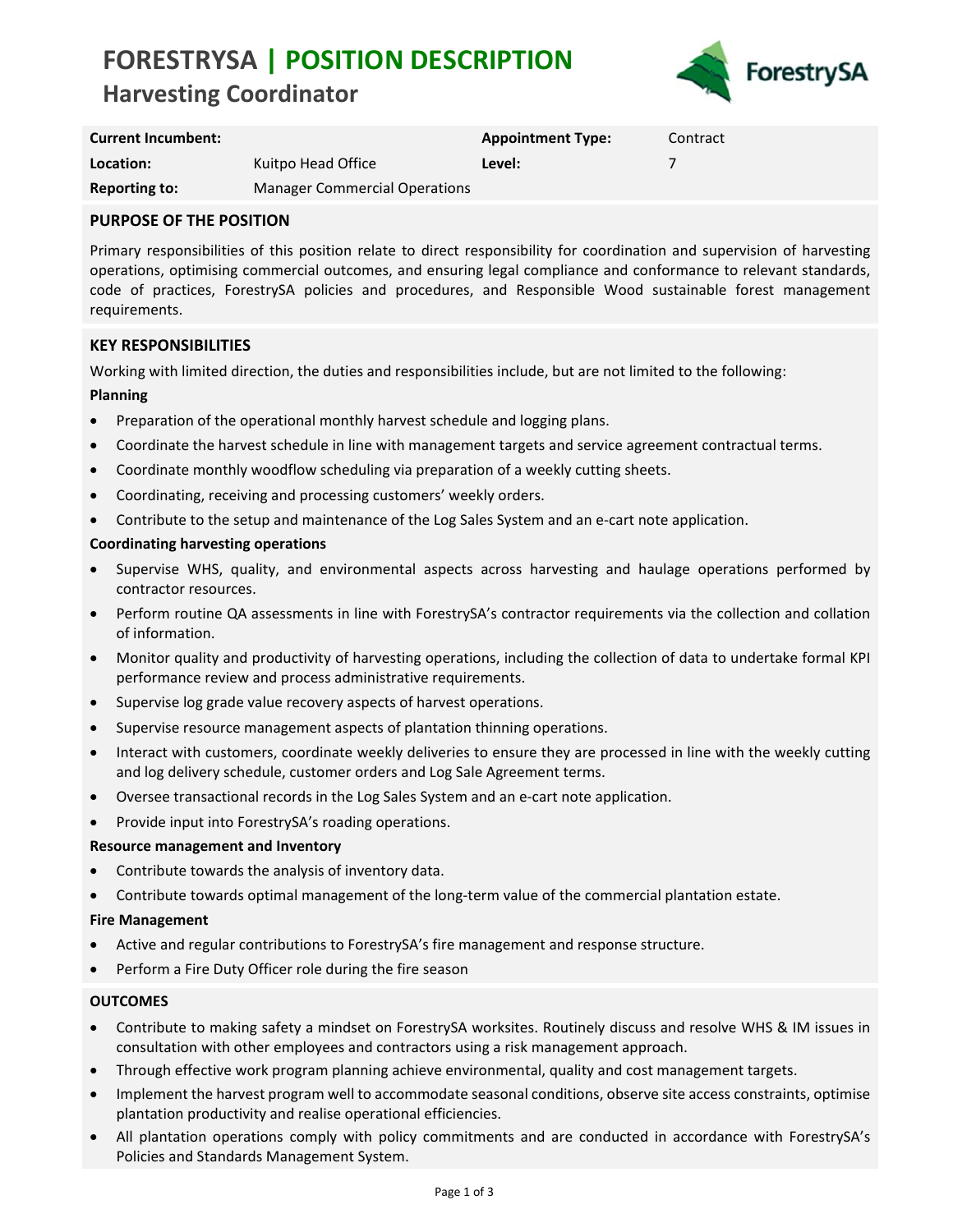# **FORESTRYSA | POSITION DESCRIPTION Harvesting Coordinator**



- Positively contribute to ForestrySA's contractor management program. Ensure contractors are delivering a high level of service and delivering good value.
- Help drive continuous improvement initiatives that enhance the commercial outcomes of ForestrySA's business activities.
- Provide accurate and timely reporting of technical data extending from research and inventory projects.
- Provide business continuity support for planning and implementing operational work programs.

#### **POLICIES AND STANDARDS MANAGEMENT SYSTEM ACCOUNTABILITIES**

To meet economic, environmental, safety and social responsibilities, employees are to:

- Seek to improve business processes and practices.
- Find efficiencies, limit waste, prevent pollution, eliminate or control hazards, and manage risks.
- Protect the health and welfare of all persons in the workplace.
- Capture and maintain official records.
- Consider neighbours and treat all stakeholders with respect.
- Protect biodiversity, cultural assets, soil and water, and forest health and vitality.

#### **WORKING RELATIONSHIPS**

- Direct support provided to Manager Commercial Operations.
- Support and advice provided to all staff in relation to Commercial Operations.
- Required to establish and maintain close relationships with key stakeholders.

#### **SPECIAL CONDITIONS**

- Required to participate in fire protection activities, including being rostered for response.
- Must undertake and pass the annual Fire‐fighter Health Risk Evaluation, comprising both the Medical Assessment and the relevant Health Evaluation Test.
- Required to participate in the Performance Development process.
- Must comply and adhere to ForestrySA policies and procedures, including the Code of Ethics for the South Australian Public Sector.
- Out of hours work and intrastate and interstate travel may be required.
- A current minimum Class C driver's licence is required.

#### **FORESTRYSA CORE COMPETENCIES**

| <b>Analysis &amp; Decision Making</b> | Proven ability to think conceptually and creatively, analyse and resolve complex problems and<br>projects.                                                                                    |
|---------------------------------------|-----------------------------------------------------------------------------------------------------------------------------------------------------------------------------------------------|
| Communication                         | Proven consultation, negotiation and influencing skills and the ability to communicate with a broad<br>and diverse range of stakeholders.                                                     |
| <b>Initiative</b>                     | Proven high levels of motivation, initiative and the ability to work under limited direction to achieve<br>section objectives.                                                                |
| <b>Interpersonal Skills</b>           | Proven sound ability to establish and maintain networks, consult, liaise and negotiate with<br>stakeholders and manage conflict with patience and diplomacy.                                  |
| Leadership                            | Demonstrated ability to lead and motivate a team, setting realistic work priorities, monitoring<br>standards of work and providing appropriate feedback.                                      |
| <b>Workplace Safety &amp; IM</b>      | Demonstrated experience in the effective management of workplace safety, supporting employees,<br>the principles of injury management & the promotion and implementation of a safety culture. |
| <b>Organisational Values</b>          | Demonstrated commitment to upholding the organisational values of ForestrySA ensuring all<br>outcomes are achieved consistent with these values                                               |